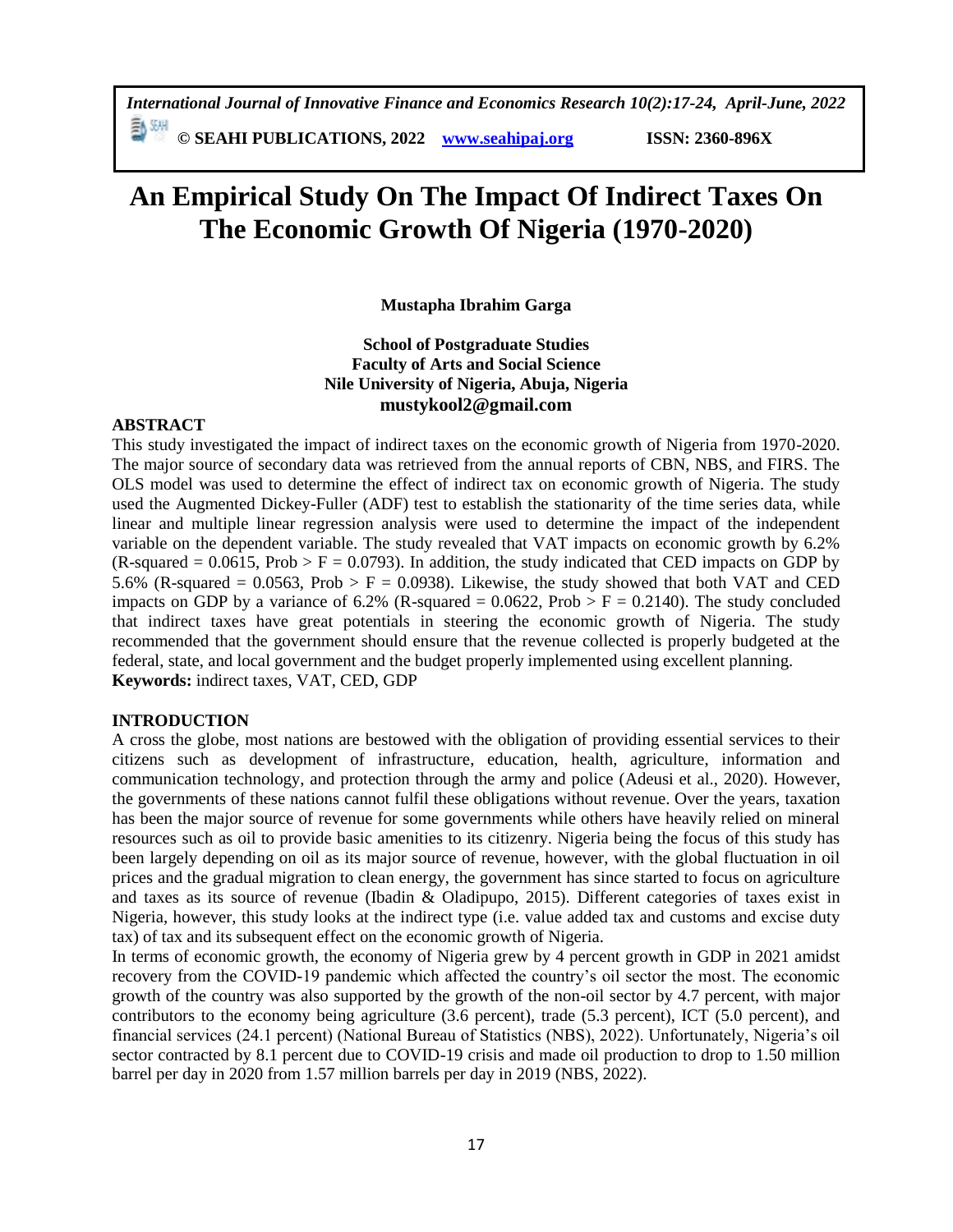Therefore, with the revelation of the susceptibility of the oil sector to global economic shocks such as drop in oil prices or pandemics, it was imperative that the federal government of Nigeria sought for alternatives to oil as its source of revenue, and taxation came in handy (Nangih & Dick, 2018). Thus in 2020, Nigeria registered a sum of N8.8 trillion (\$21.1billion) in tax collection which translated to a tax to GDP ratio of 6.1%. In 2019, the highest contributor of tax revenue in Nigeria was corporate income tax (46 percent), and VAT was in second place with 14 percent. However, in the same year, the country's non-tax revenues amounted to 3.2 percent of gross domestic product which is lower when compared to the average non-tax revenue of 30 African countries of 6.3 percent of gross domestic product (OECD, 2021).

For decades now, the federal government of Nigeria since the 2000s has undergone a number of tax reforms among which include: "Value Added Tax Act (VAT) in 2004; Petroleum Profit Tax Act (PPTA) in 2004; Capital Gain Tax Act (CGTA) in 2004; Education Tax Act (ETA) in 2004; Company Income Tax Act, (CITA) in 2004; Personal Income Tax Act (PITA) in 2004; the Federal Inland Revenue Service Establishment Act (FIRS) in 2007; Personal Income Tax (Consolidated) Act (PITA) in 2011; Transfer Pricing Tax Act (TPTA) in 2012; and Income Tax Reform Act (ITA) in 2014" (Herbert, Nwarogu & Nwabueze, 2018). Thus this study the objectives of this study are to examine the impact of valued added tax on economic growth of Nigeria; and estimate the impact of customs and excise duties revenue on economic growth of Nigeria from 1970-2020.

#### **LITERATURE REVIEW**

#### **The Impact of Valued Added Tax on Economic Growth of Nigeria**

Value added tax (VAT) is a tax charged on the sale of specified goods and services at the rate of 5%. It is also referred to as a consumption tax and it is mostly borne by the final consumer. The FIRS is vested with the power of administration and management of VAT in Nigeria. It is regulated by the VAT Act and the VAT (Amended) Act 2007. Recently, the Federal Government of Nigeria has approved a 50% increase in VAT for supply of goods and services, from 5 percent to 7.5 percent. The new rate took effect in 2020. Value Added Tax is a consumption tax levied on the increase in value of goods and services in the course of their production or supply (Okoli & Matthew, 2015). It is an indirect tax whose burden or incidence is borne by the final consumer of such goods on which it is imposed.

The aim of VAT is to increase the revenue base of government and make funds available for developmental purposes (Njogu, 2015). The administration of VAT is relatively easy, unselective and difficult to evade. Countries all over the world, look for ways to boost their revenue, this facilitated many nations to introduce value added tax on goods and services. For instance in Africa, VAT has been introduced in Benin Republic, Cote d'Ivore, Guinea, Kenya, Madagascar, Mauritius, Senegal, Togo, Uganda, Nigeria (Onwuchekwa & Aruwa, 2014). Nigeria introduced VAT in 1993; however its full implementation began on  $1<sup>st</sup>$  January, 1994. This has attracted the attention of researchers and academia on its benefit in the economic growth of Nigeria (Okoli & Afolayan, 2015).

A study was conducted to determine the effect of indirect taxes on economic growth in Nigeria from 2003-2018. The ex-post facto research design was adopted for this study while secondary data were extracted from the central bank of Nigeria Statistical bulletin from 2003-2018. The descriptive statistics and multiple regression were used to test the postulated null hypotheses. Value-added tax and custom and excise duties were measures of Indirect taxes while gross domestic product and human development index were the measures for economic growth. The study revealed a negative and insignificant effect of value-added tax on gross domestic product. It also revealed a positive and significant effect of valueadded tax on human development index (Egbuhuzor & Adokiye, 2021).

Furthermore, a study investigated the relationship between tax revenue and the economic growth of Nigeria. Tax Revenue was proxied by Petroleum Profit Tax, Value Added Tax and Companies Income Tax, while Economic Growth was proxied by Gross Domestic Product. The study revealed that value added tax has a significant relationship with Nigeria Economic Growth (Eneche & Ademu, 2020).

In addition, an analysis was done on the impact of value added tax on economic growth of Nigeria (2009- 2018). The study adopted a longitudinal research design. The data were analyzed using "coefficient of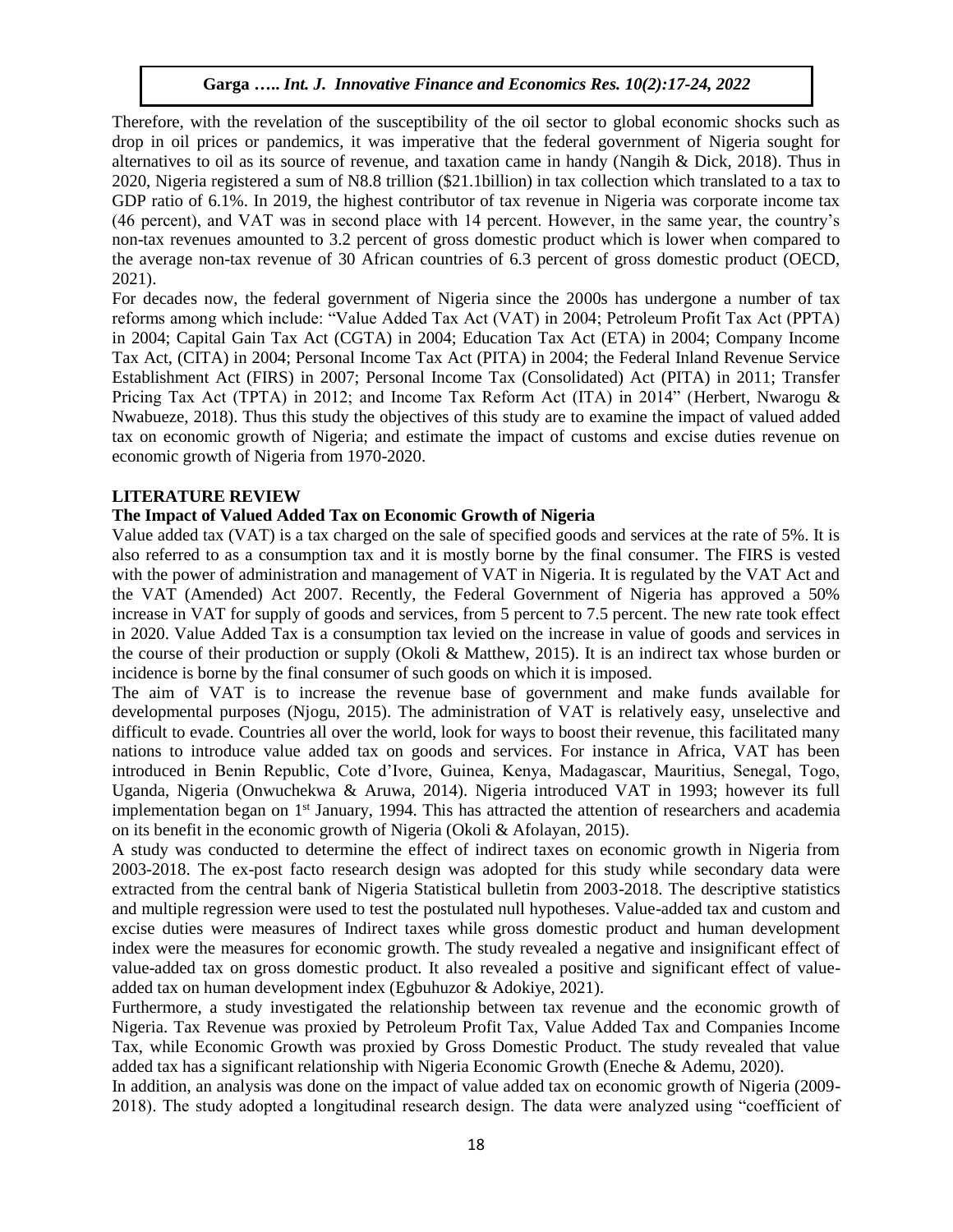determination  $(R^2)$ , t-test, F-test and Durbin Watson statistics. The dependent variable economic growth was proxy with gross domestic products (GDP), which was regressed as a function of input Tax and output Tax (independent variables)". The findings from the study indicated that both input tax and output tax have positive and significant impact on economic growth. The result shows that VAT contributes significantly to the total tax revenue of government and subsequently the economic growth of Nigeria (Bingilar & Preye, 2020).

Similarly, a study was done to test the consequences of Nigeria's indirect tax on consumption for the period of 2005-2019. The study assessed value added tax to determine its effects on consumption using trend analysis, pairwise Granger causality tests, unrestricted co-integration rank test, and least squares technique. The outcome revealed that VAT insignificantly but positively influences consumption. This result shows that VAT imposition on merchandises and services is discouraging the absorption of specific foodstuffs and services and allowing the operation of informal economic activities to thrive in Nigeria (Onyinyechi, 2020).

In the same way, an investigation was done on the relationship between tax revenue and economic growth in Nigeria (1981–2019). The study employed the "Vector Error Correction Model (VECM) to establish the nature and strength of the relationship between taxation and economic growth. The study found that there is a causal relationship between Real GDP and the different tax components. The impulse response functions and the variance decomposition analysis uphold the findings that the impact of the shock in the indirect tax (VAT) and direct tax (CIT and PPT) on GDP growth does not die out over the specified period under consideration" (Agunbiade & Idebi, 2020).

## **The Impact of Customs and Excise Duties Tax on Economic Growth of Nigeria**

Customs and excise duties are taxes charged at the Nigeria's Port of Entry on certain imported goods. It is usually administered and collected by the Nigerian Customs Service by virtue of the Customs and Excise Management Act. There are two types of taxes charged at the Nigeria Port of Entry; one is in certain imported goods and the other is on some exported good. Thus, custom and excise taxes are imposed on goods either for revenue purposes or to discourage consumption of such products. This is why it is a times referred to as consumption tax (Inyiama & Ubesie, 2016).

The Nigeria Custom Services is saddled with the responsibility of collecting custom duties, excise, fees, tariffs, and other levies so imposed by the Federal Government on imports, exports and statutory rates (Chibu & Njoku, 2015). Customs duty is a tax levied on imports (and sometimes on exports) by the customs authorities of a country to raise revenue for the state and/or to protect domestic industries from more efficient or predatory competitors from abroad (Abomaye et al., 2018). Customs duty is based generally on the value of goods or upon the weight, dimensions, or some other criteria that is determined by the state. Customs and excise duties are the oldest forms of modern taxation and are otherwise known as import duties. They are charged either as a percentage of the value of import or a fixed amount on specific quantity (Achor & Ekundayo, 2016).

A group of researchers conducted a study on the impact of tax revenue on per capita income of Nigeria. Ex-post Facto research design was adopted. The population constituted the Nigerian economy, and data for this study were sourced from the Central Bank of Nigeria (CBN) Statistical Bulletin, and Federal Inland Revenue Service (FIRS). The extracted variables are Per Capita Income (PCI), and custom and excise duties. The analysis of the data was done using correlation and Ordinary Least Square (OLS) regressions. The finding indicated that custom and excise duties have a non-significant positive effect on per capita income of Nigeria (Ezejiofor, Oranefo & Ndum, 2021).

Furthermore, a study was done on the impact of indirect taxation on the economic growth of Nigeria using an OLS method of analysis and tools such as Augmented Dickey Fuller, Johansen cointegration and Vector Error Correction Mechanisms respectively. The result showed that of the two indirect tax sources, Value Added Tax and Customs and excise duties, Value Added Tax that had a positive significant relationship with economic growth. Customs and excise duties on the other hand had a negative relationship but was tested and found to be insignificant. But overall the relationship between the indirect tax sources and economic growth was found to be significant (Ukpabi, 2019).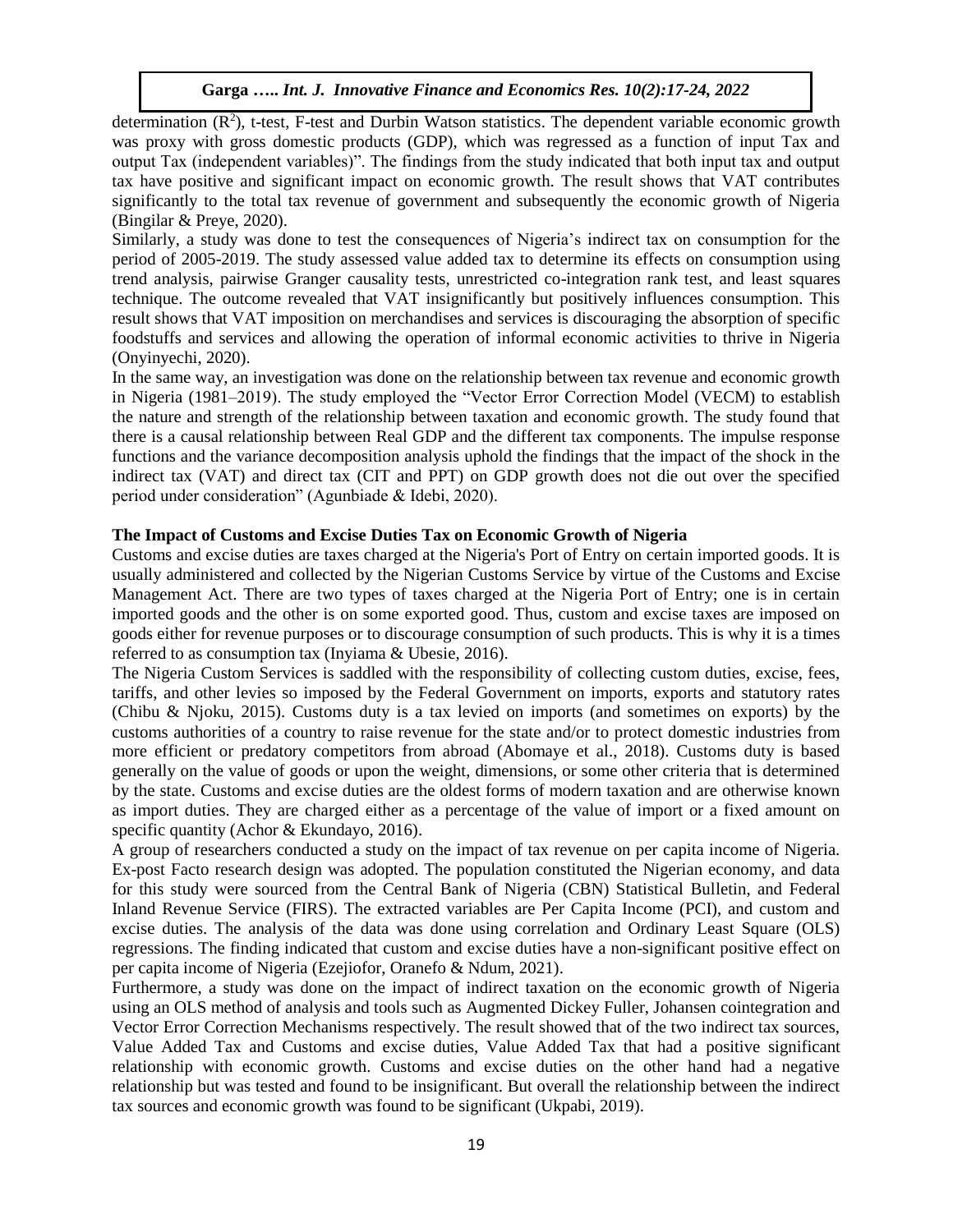Furthermore, Omondi in his study on the effect of custom and excise duties on economic growth in Kenya for the period 1973-2010 used a correlation research design based on its ability to determine the relationships between the independent variable and the dependent variables. The findings revealed that custom and excise duties is positively correlated with economic growth in Kenya (Omondi, 2019).

Similarly, proponents such as Olaoye and his colleague investigated the effects of customs duty tax on revenue generation in Nigeria for the period spanning from 2000-2016. Autoregressive Distributed Lag (ARDL) and Granger causality tests were used as the estimation techniques. The findings of the study revealed that there is no relationship between customs duties and revenue generation. The study concluded that customs duties have no significant effect on revenue generation and there is no long-run relationship between customs duties and revenue generation in Nigeria during the study period (Olaoye & Ayeni, 2018).

Last but not least, a study was done to establish the effect of customs and excise duties on the economic growth of Nigeria. The study employed simple regression technique and correlation analysis. The finding of the study indicated that customs and excise duty tax affects Nigeria Gross Domestic Product. In addition, the study found that there was a strong relationship between excise duty tax and economic growth. The study concluded that customs and excise duties is one of the major contributors to Nigeria Gross Domestic Product (Ikechukwu & Ubesie, 2016).

## **RESEARCH METHODS**

## **Data and Estimation Procedure**

The secondary data of this study was sourced from annual publication reports of the Central Bank of Nigeria (CBN), Federal Inland Revenue Services, and the National Bureau of Statistics (NBS), spanning a period 1970–2020. STATA v.11 was used as the data editor in this study. Furthermore, the Augmented Dickey-Fuller (ADF) test was performed to establish the stability of the time series data under investigation. In addition, both linear and multiple linear regression was

## **Model Specification**

This study used Ordinary Least Square (OLS) model to establish the impact of indirect taxes on the economic growth of Nigeria. Economic growth (dependent variable) was proxied as Real Gross Domestic Product (RGDP), while indirect taxes (independent variable) was proxied as Valued Added Tax (VAT), and Customs and Excise Duties Tax (CED). The study preferred to use the OLS model because it is best linear unbiased estimator available. This has been attested by different researchers to that effect (Ukpabi, 2019; Ezejiofor et al., 2021).

In this study, the OLS was modeled in the form of: ---------------------------------------------- (1)

Where; RGDP = Real Gross Domestic Growth VAT = Valued Added Tax CED= Customs and Excise Duties Tax The OLS model is stated in log-linear econometric form as:  $logRGD_t = a_0 + a_1 logVAT_{1t} + a_2 logCED_{2t} + \mu_t \ \cdots \cdots \cdots \cdots \cdots \tag{2}$ 

Where:  $\mu_t$  = error term for the period  $a_0$  = constant term  $a_1$ ,  $a_2$  = coefficients of the parameter estimates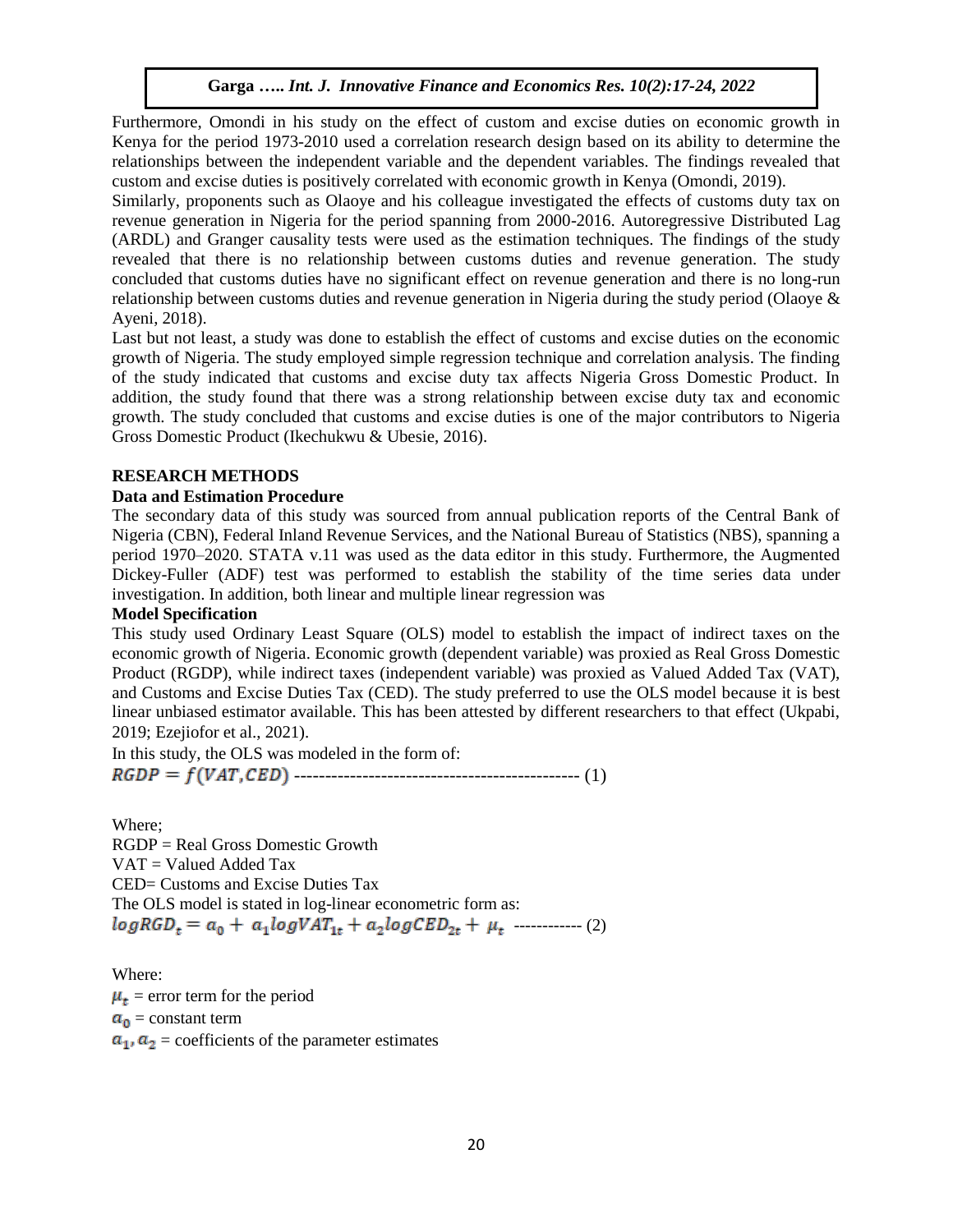## **RESULTS**

## **Unit Root Test**

Table 1 shows the unit root test of the variables under study.

**Table 1: ADF Unit Root Test**

| <b>Variable</b> | <b>Test</b><br>statistic at<br><b>Level</b> | 5%<br><b>Critical</b><br>value | Order of<br>integration | <b>Test statistics</b><br>at first<br>difference | 5% Critical<br>value | Order of<br>integration |
|-----------------|---------------------------------------------|--------------------------------|-------------------------|--------------------------------------------------|----------------------|-------------------------|
| <b>RGDP</b>     | $-2.246$                                    | $-4.159$                       | Not.<br>stationary      | $-3.959$                                         | $-3.508$             | Stationary              |
| <b>VAT</b>      | 0.671                                       | $-4.196$                       | Stationary              | $-5.394$                                         | $-3.528$             | Stationary              |
| <b>CED</b>      | $-2.479$                                    | $-4.159$                       | Not.<br>stationary      | $-4.706$                                         | $-3.508$             | Stationary              |

**Null Hypothesis:** when absolute value  $\le$  critical value at  $5\%$  = non stationary.

The results indicated in Table 1 above shows that RGDP and CED were not stationary at level because their values were less than the 5% critical values. Only VAT was stationary at level. However, after the first difference, all the variables became stationary, thus eliminating any aspects of spurious regression. Since one variable was stationary at level and others after first differencing, there was no need to perform cointegration test because any shock in the short-run would quickly adjust to the long-run. Thus the study performed a linear and multiple regression analysis. Table 2 gives the summary of the findings.

| Source     | SS           | df           | мs            |              | Number of obs | $=$ | 51                   |
|------------|--------------|--------------|---------------|--------------|---------------|-----|----------------------|
|            |              |              |               | F(1, 49)     |               | $=$ | 3.21                 |
| Model      | $8.3922e+22$ | 1.           | $8.3922e+22$  | $Prob$ > $F$ |               | $=$ | 0.0793               |
| Residual   | $1.2804e+24$ | 49.          | $2.6131e+22$  | R-squared    |               | $=$ | 0.0615               |
|            |              |              |               |              | Adj R-squared | $=$ | 0.0424               |
| Total      | $1.3643e+24$ | 50.          | $2.7286 + 22$ | Root MSE     |               | $=$ | $1.6e+11$            |
|            |              |              |               |              |               |     |                      |
| GDP        | Coef.        | Std. Err.    | t             | P >  t       |               |     | [95% Conf. Interval] |
| <b>VAT</b> | $-3223062$   | 1798480      | $-1.79$       | 0.079        | $-6837243$    |     | 391118               |
| cons       | $1.78e + 11$ | $2.46e + 10$ | 7.22          | 0.000        | $1.28e + 11$  |     | $2.27e+11$           |

#### **Table 2: Linear Regression Analysis for the Impact of VAT on GDP**

Table 2 indicated that approximmately 6.2% of the variance of GDP is accounted for by VAT (R-squared  $= 0.0615$ , Prob > F = 0.0793). In other words, when the federal government of Nigeria increases its VAT revenue, it will highly likely improve on its economic growth when the revenue is properly budgeted and put to use for its intended purpose.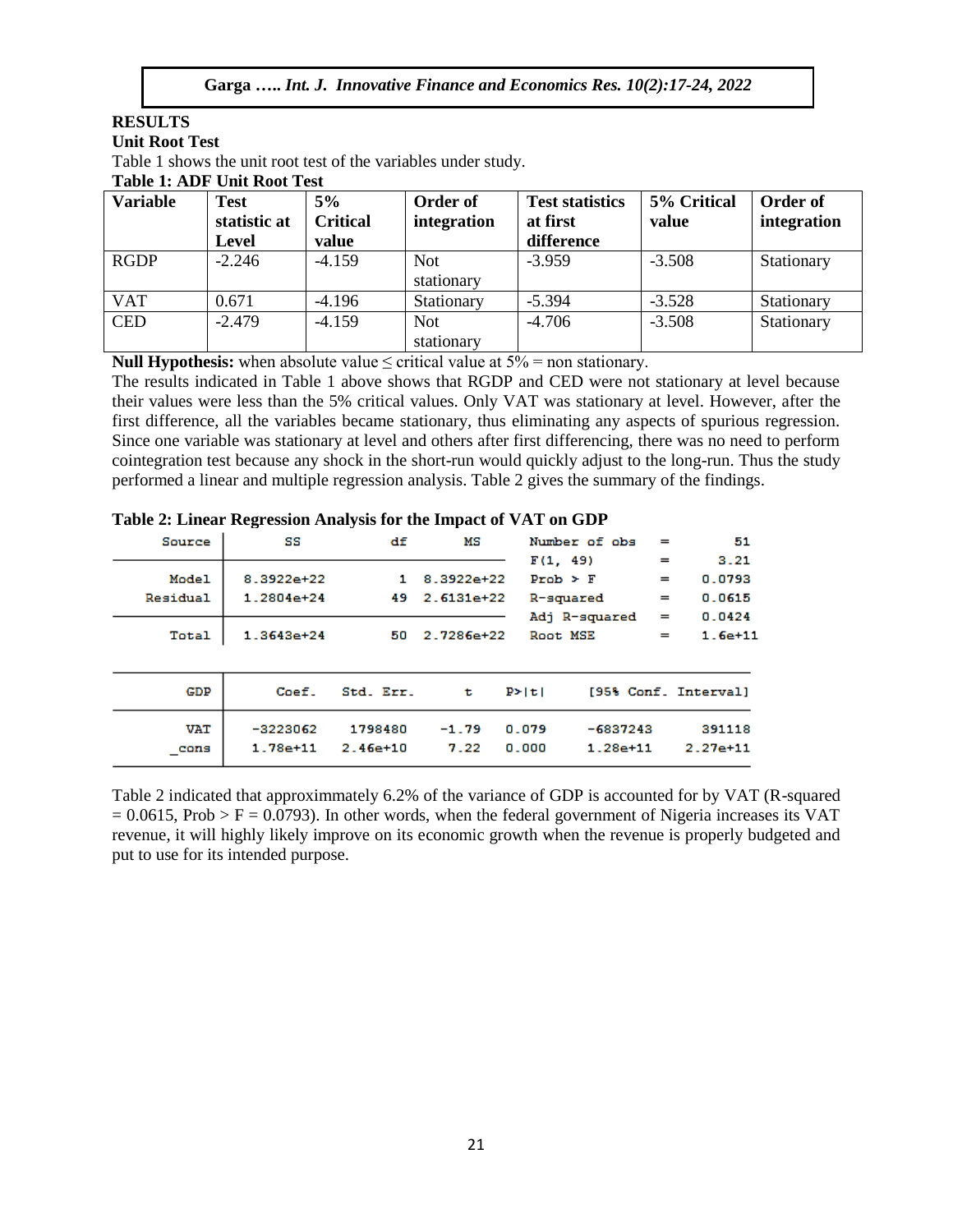**Garga …..** *Int. J. Innovative Finance and Economics Res. 10(2):17-24, 2022*

|          | Table 5: Linear Regression Analysis for the impact of CED on GDP |              |              |              |               |     |                      |
|----------|------------------------------------------------------------------|--------------|--------------|--------------|---------------|-----|----------------------|
| Source   | SS                                                               | df           | MS           |              | Number of obs | $=$ | 51                   |
|          |                                                                  |              |              | F(1, 49)     |               | $=$ | 2.92                 |
| Model    | $7.6754e+22$                                                     | 1.           | $7.6754e+22$ | $Prob$ > $F$ |               | $=$ | 0.0938               |
| Residual | $1.2876e + 24$                                                   | 49.          | $2.6277e+22$ | R-squared    |               | $=$ | 0.0563               |
|          |                                                                  |              |              |              | Adj R-squared | $=$ | 0.0370               |
| Total    | $1.3643e+24$                                                     | 50           | 2.7286e+22   | Root MSE     |               | $=$ | $1.6e + 11$          |
|          |                                                                  |              |              |              |               |     |                      |
| GDP      | Coef.                                                            | Std. Err.    | t            | P >  t       |               |     | [95% Conf. Interval] |
| CED      | $-6827123$                                                       | 3994595      | $-1.71$      | 0.094        | $-1.49e+07$   |     | 1200316              |
| cons     | $1.77e + 11$                                                     | $2.47e + 10$ | 7.16         | 0.000        | $1.27e+11$    |     | $2.27e+11$           |

**Table 3: Linear Regression Analysis for the Impact of CED on GDP**

Table 3 indicated that approximmately 5.6% of the variance of GDP is accounted for by CED (R-squared  $= 0.0563$ , Prob > F = 0.0938). This implies that when the federal government of Nigeria increases its revenue collection through CED, its economy will grow by 5.6% if the revennue collected is properly put to use.

**Table 4: Multiple Regression Analysis for the Impact of Indirect taxes on GDP**

| Source     | SS           | df           | мs           | Number of obs | $=$          | 51                   |
|------------|--------------|--------------|--------------|---------------|--------------|----------------------|
|            |              |              |              | F(2, 48)      | $=$          | 1.59                 |
| Model      | $8.4883e+22$ | 2            | $4.2442e+22$ | $Prob$ > $F$  | $=$          | 0.2140               |
| Residual   | $1.2794e+24$ | 48.          | $2.6655e+22$ | R-squared     | $=$          | 0.0622               |
|            |              |              |              | Adj R-squared | $=$          | 0.0231               |
| Total      | $1.3643e+24$ | 50           | 2.7286e+22   | Root MSE      | $=$          | $1.6e+11$            |
|            |              |              |              |               |              |                      |
| GDP        | Coef.        | Std. Err.    | t            | P >  t        |              | [95% Conf. Interval] |
| <b>VAT</b> | -4857510     | 8796076      | $-0.55$      | 0.583         | $-2.25e+07$  | $1.28e + 07$         |
| CED        | 3699896      | $1.95e + 07$ | 0.19         | 0.850         | $-3.55e+07$  | $4.29e+07$           |
| cons       | $1.77e + 11$ | $2.49e + 10$ | 7.13         | 0.000         | $1.27e + 11$ | $2.27e+11$           |

Table 4 revelaed that approximmately 6.2% of the variance of GDP is accounted for by a combination of VAT and CED (R-squared =  $0.0622$ , Prob > F = 0.2140). This implies that revenue from indirect taxes can promote a substantive level of economic growth of Nigeria. Therefore, with the right governance, the revenue from indirect taxes can patch up the education, health, and agricultural sectors which are key sectors in promoting economic growth.

#### **DISCUSSION**

The finding of this study revealed that VAT positively impacts on economic growth of Nigeria. In addition, the finding of this study is in agreement with the findings of other studies such as Eneche and Ademu (2020), Bingilar and Preye (2020), Agunbiade and Idebi (2020), and Owino (2019). For example, Eneche and Ademu (2020) examined the relationship between tax revenue and economic growth of Nigeria and found that value added tax has a positive effect on economic growth of Nigeria. In addition, Bingilar and Preye (2020) while examining the impact of value added tax on economic growth in Nigeria found that VAT contributed significantly to the economic growth of Nigeria. Similarly, Agunbiade and Idebi (2020) in their study examined the relationship between tax revenue and economic growth in Nigeria and found that the effect of VAT on economic growth increased with time. Furthermore, Owino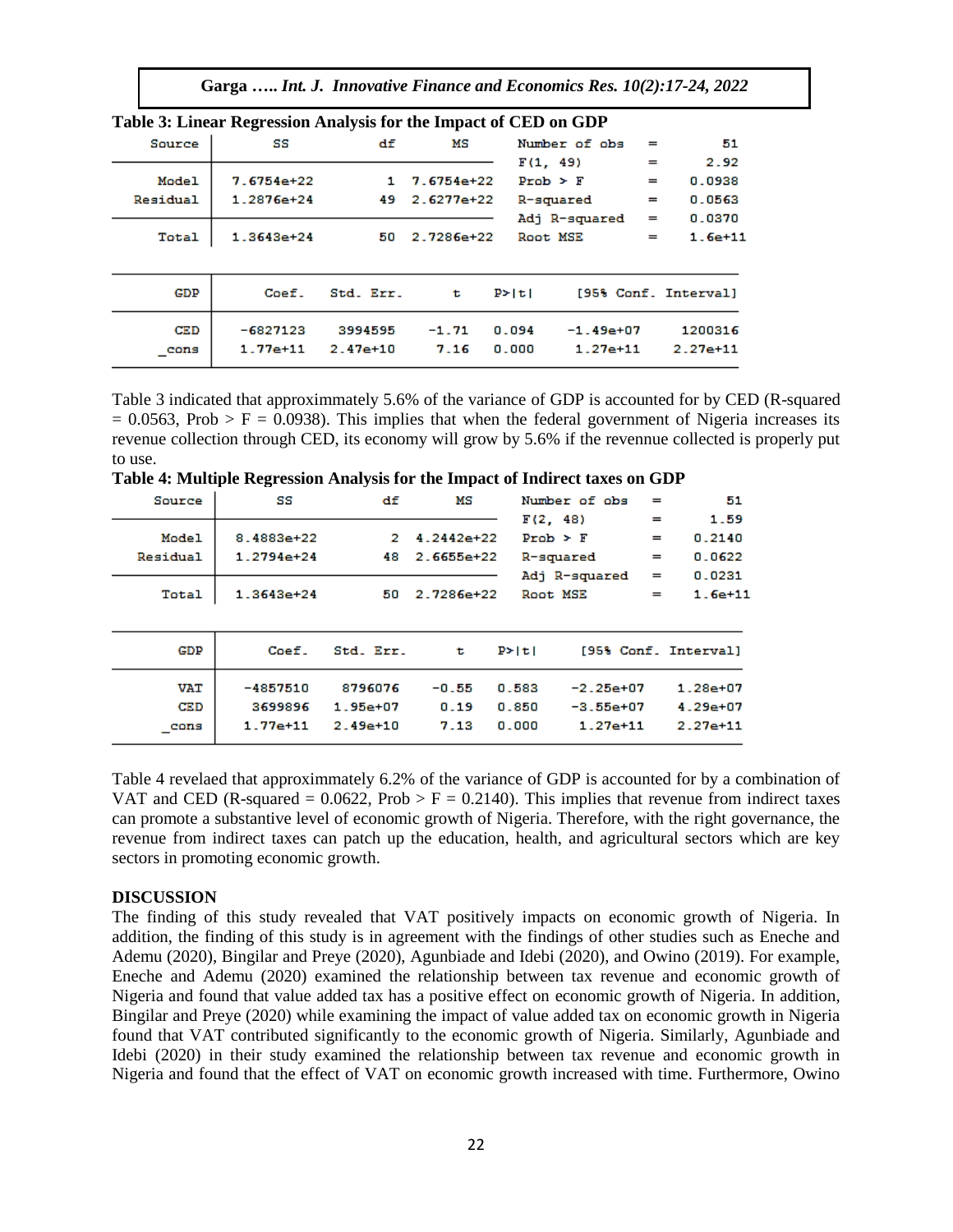(2019) in his study on the effect of VAT on economic growth of Kenya found a positive impact of VAT on economic development.

However, the finding of this study does not align with several others such as: Egbuhuzor and Adokiye (2021), Alaaeddin et al., (2020), and Okoror and Onatuyeh (2018). For example, Egbuhuzor and Adokiye (2021) while examining the effect of indirect taxes on economic growth in Nigeria found a negative and insignificant effect of value-added tax on gross domestic product. Likewise, Alaaeddin et al., (2020) while investigating the effects of taxation on economic growth in Jordan found that VAT has a negative effect on the economic growth in Jordan. In addition, Onyinyechi (2020) while conducting a study to test the consequences of Nigeria's indirect taxes on consumption found that VAT insignificantly influences consumption. Similarly, Okoror and Onatuyeh (2018) in their study investigated the nexus between valueadded tax and economic growth in Nigeria found that VAT is negatively related to economic growth.

Furthermore, the finding of this study revealed that CED positively impacts on economic growth of Nigeria. This study is in align with other studies which had similar findings e.g. Egbuhuzor and Adokiye (2021), Onyinyechi (2020), Omondi (2019), Egbunike et al., (2018). For example, Egbuhuzor and Adokiye (2021) examined the effect of indirect taxes on economic growth in Nigeria and found that CED has a positive effect on human development index. In addition, Onyinyechi (2020) conducted a study to test the consequences of Nigeria's indirect taxes on consumption and found that CED has a considerable positive influence on consumption. Similarly, Omondi (2019) conducted a study to analyze the effect of custom and excise duties on economic growth in Kenya and found that custom and excise duties are positively correlated with economic growth in Kenya. Likewise, Egbunike et al., (2018) assessed the effect of tax revenue on the economic growth of Nigeria and Ghana and found that CED has a positive impact on the gross domestic product of Nigeria and Ghana.

However, the finding of this study does not align with other studies such as; Ezejiofor et al., (2021), Ukpabi (2019), Olaoye and Ayeni (2018). For example, Ezejiofor et al., (2021) assessed the impact of tax revenue on per capita income of Nigeria and found that custom and excise duties have a non-significant effect on per capita income of Nigeria. Similarly, Ukpabi (2019) conducted a study that explored the impact of indirect taxation on economic growth in Nigeria and found that customs and excise duties had no significant relationship with economic growth in Nigeria. Likewise, Olaoye and Ayeni (2018) examined the effects of customs duties and value added tax on revenue generation in Nigeria and found that there is no relationship between customs and excise duties and revenue generation.

## **CONCLUSIONS**

This study examined the impact of valued added tax VAT and CED on the economic growth of Nigeria from 1970-2020. The study confirmed that both VAT and CED have positive impacts on the economic growth of Nigeria. The study concluded that indirect taxes have great potentials in steering the economic growth of Nigeria. Unfortunately, a lot of tax revenue is collected from indirect taxes but is not evidently translated into economic growth. Thus this study recommends that the government should ensure that the revenue collected is properly budgeted at the federal, state, and local government and the budget properly implemented using excellent planning. This can be done by employing technical people on merit and not on nepotism basis or political or religious affiliations.

## **REFERENCES**

- Abomaye, N., Aminadokiari, W. S., Eyo, M.J., & Chika, F. H. (2018). An Empirical Analysis of Tax Revenue and Economic Growth in Nigeria from 1980 to 2015. *Global Journal of Human Social Science,* 18(3), 9-40.
- Achor, S. O., & Ekundayo, O. U. (2016). *The impact of indirect revenue on economic growth. The Nigerian experience.* Igbinedion University Journal of Accounting, 2(6).
- Agunbiade, O., & Idebi, A. A. (2020). Tax Revenue and Economic Growth Nexus: Empirical Evidence from the Nigerian Economy. *European Journal of Economic and Financial Research*, *4*(2).